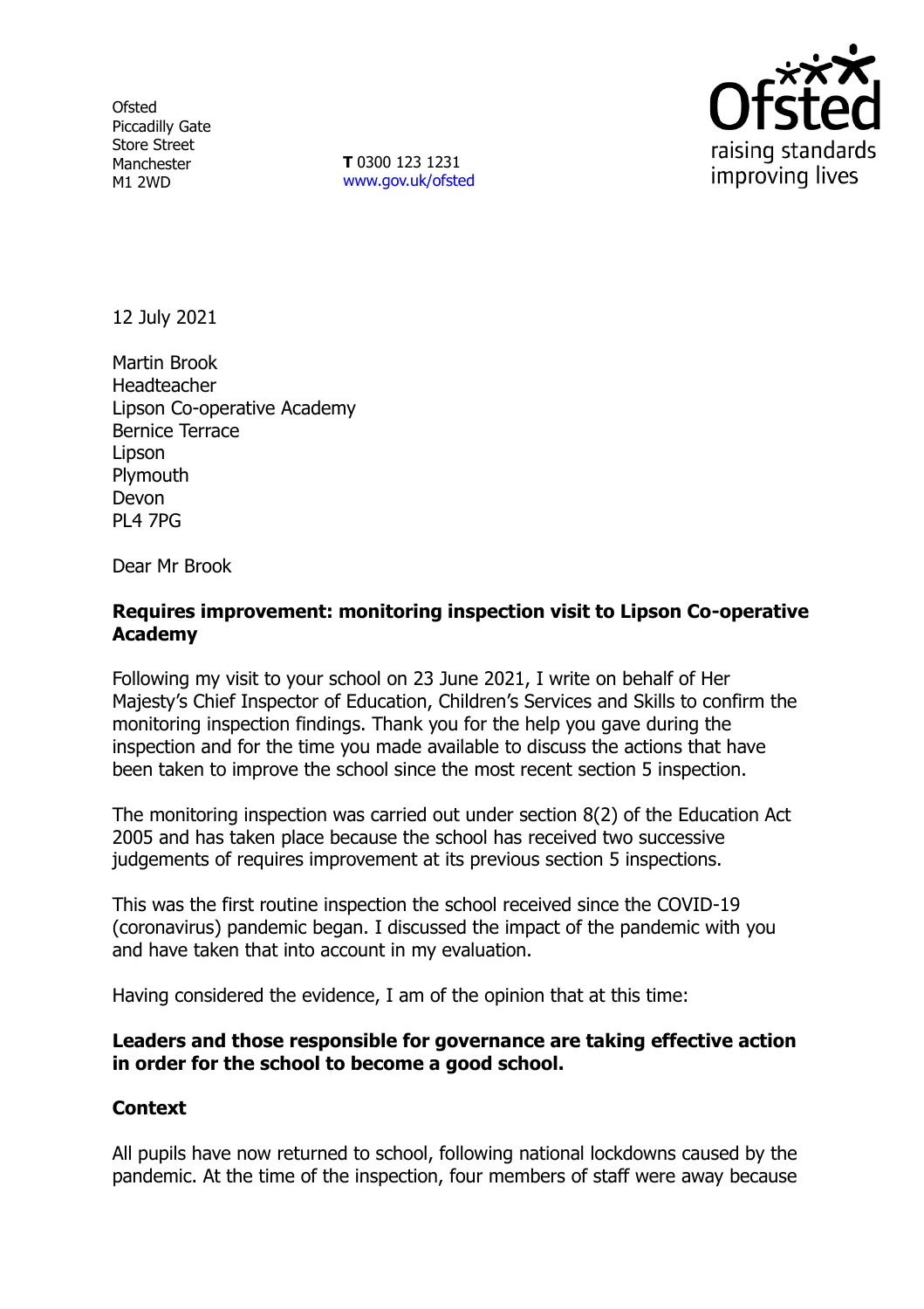

of COVID-19 and no pupils were self-isolating. There have been no new changes in the membership of the board of trustees or to the leadership team since the last monitoring inspection in March 2021. There are plans in place for the academy to join a multi-academy trust in September 2021.

Year 11 pupils continue to attend so that they can catch up with missed curriculum content caused by the pandemic. Year 13 students have now left the academy.

## **Main findings**

You, and your highly committed senior leadership team, have brought about a positive change in culture at Lipson. Leaders, teachers, support staff and pupils all recognise the academy to be a happier, secure and purposeful place. Your drive to develop staff's practice and their effectiveness has underpinned this rapid change. Consequently, the school is calm, orderly and a safe place for learning. Pupils are showing increasingly improved behaviour in class and around the school. Pupils rightly say they feel safe.

Your evaluations of the school's strengths and weaknesses are accurate. This has enabled you to plan and deliver effective actions to tackle the areas for improvement identified at the last full inspection. Your most recent improvement plan is astute and precise. Consequently, staff are focused on doing the right things, in the right order and at the right time.

Staff are proud to be members of the school community. They appreciate that their work-life balance is considered, while their professional development is nurtured. You have capably enabled leaders to flourish in their roles. As a result, leaders at all levels are having a much greater impact on teaching and learning than at the time of the last full inspection.

You have determinedly raised expectations, particularly in curriculum design. You have successfully brought about improvement to the consistency of sequenced planning across the curriculum. You have achieved this through significant investment in developing the knowledge and skills of your middle leaders. Through rigorous support, middle leaders have improved the school's curriculum planning where needed. For example, in subjects such as geography and modern foreign languages, curriculum planning is now much more coherent and logically planned. Pupils identify with these positive changes. They say the improvements have helped them remember knowledge more systematically.

The use of assessment to judge pupils' progress across the curriculum is developing well. Teachers are clearer about what pupils should be taught and when. There are clear systems through which teachers can check learning, provide feedback and allow pupils to improve their work. However, the use of assessment to check that pupils are knowing more and remembering more of the curriculum could be sharper.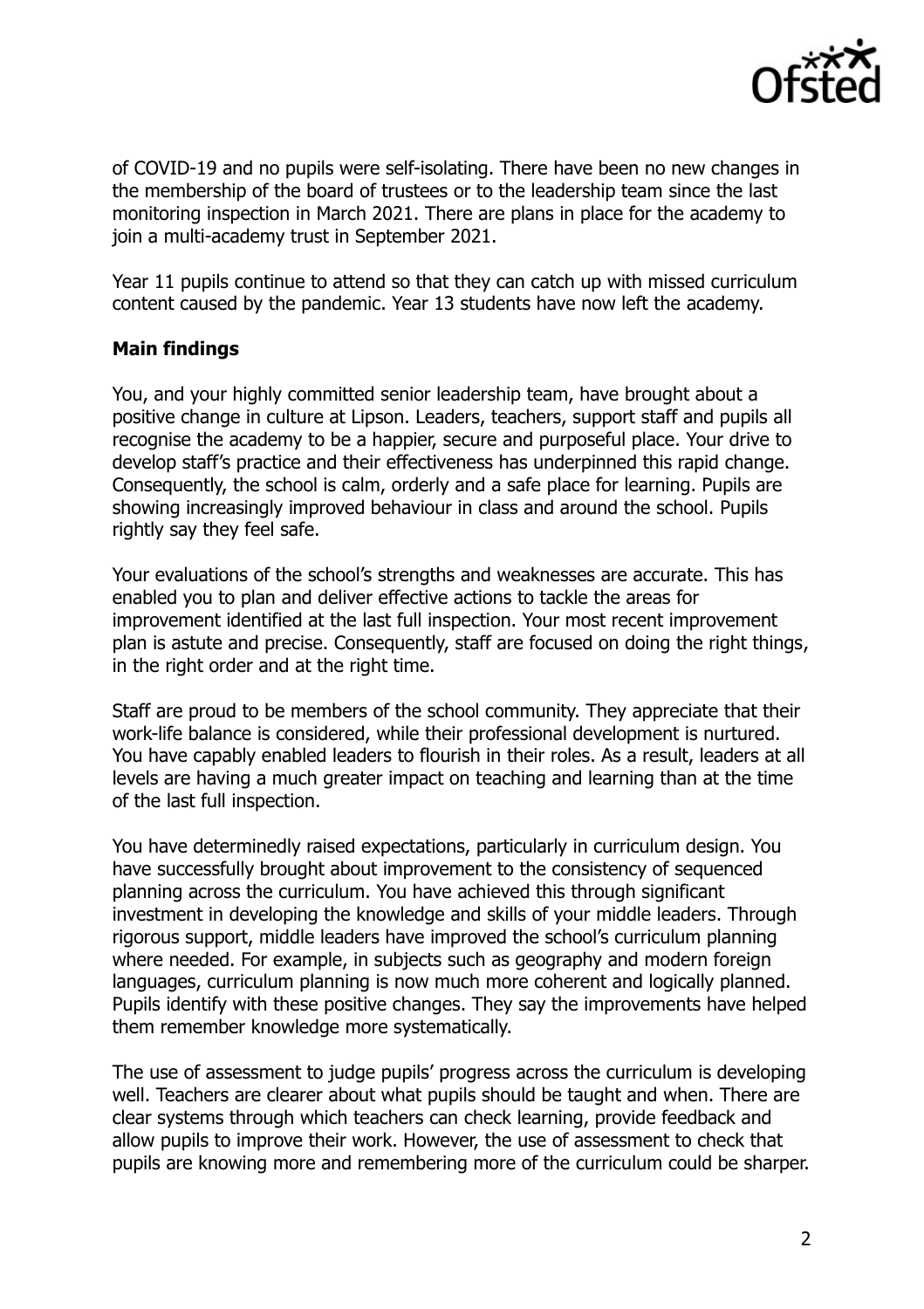

This is particularly the case for checking the impact of the curriculum on the learning of pupils with special educational needs and/or disabilities (SEND).

You have made strides in improving the quality of teaching. Teachers follow your now more rigorous expectations of how learning should be structured and delivered. Useful planning has enabled teachers to deliver learning with greater authority across subjects. Teachers work hard to ensure that lessons are purposeful and promote learning. Pupils with SEND learn alongside their peers and access lessons with increasing effectiveness.

You have sensibly reviewed the curriculum in Year 9. Initially, you made useful adjustments to ensure that pupils' learning remained broad and deep, including when they dropped subjects when they chose their options. You are taking this further with the plan to broaden the curriculum even more for pupils in Years 7 to 9.

You have rightly identified pupils' vocabulary and reading to be key elements to drive improvements in pupils' learning. Teachers often utilise opportunities to explore subject-specific vocabulary in lessons. Pupils respond well to this, showing an increased curiosity about words and their meanings. You have a clear reading strategy. This is leading to pupils having a greater love of reading. It is also allowing you to broaden pupils' vocabulary, as well as expand the range of books they experience and the cultural capital that this brings.

Governance is growing in its effectiveness. Key appointments to the board mean that there are now more trustees with the expertise to challenge and support leaders robustly. Meetings are better organised and effective. Trustees have made strong use of the challenge and support they are given by a national leader of governance. Consequently, trustees understand the strategic role they play for the local community. They have been instrumental in the decision taken to join a multiacademy trust in September 2021.

## **Additional support**

Your use of external support and challenge has accelerated the progress being made in improving the academy. For example, your school improvement partner has supported the development of your middle leaders. This has increased the speed of improvement to the curriculum. You have also been astute in using external support that links to local area priorities. For example, feedback given by the local teaching council praises your approaches to language acquisition and reading.

## **Evidence**

During the inspection, I held meetings with you, the senior leadership team, a selection of middle leaders, two representatives of the board of trustees and a group of pupils to discuss the actions taken since the last inspection. I reviewed the single central register and discussed safeguarding arrangements with the